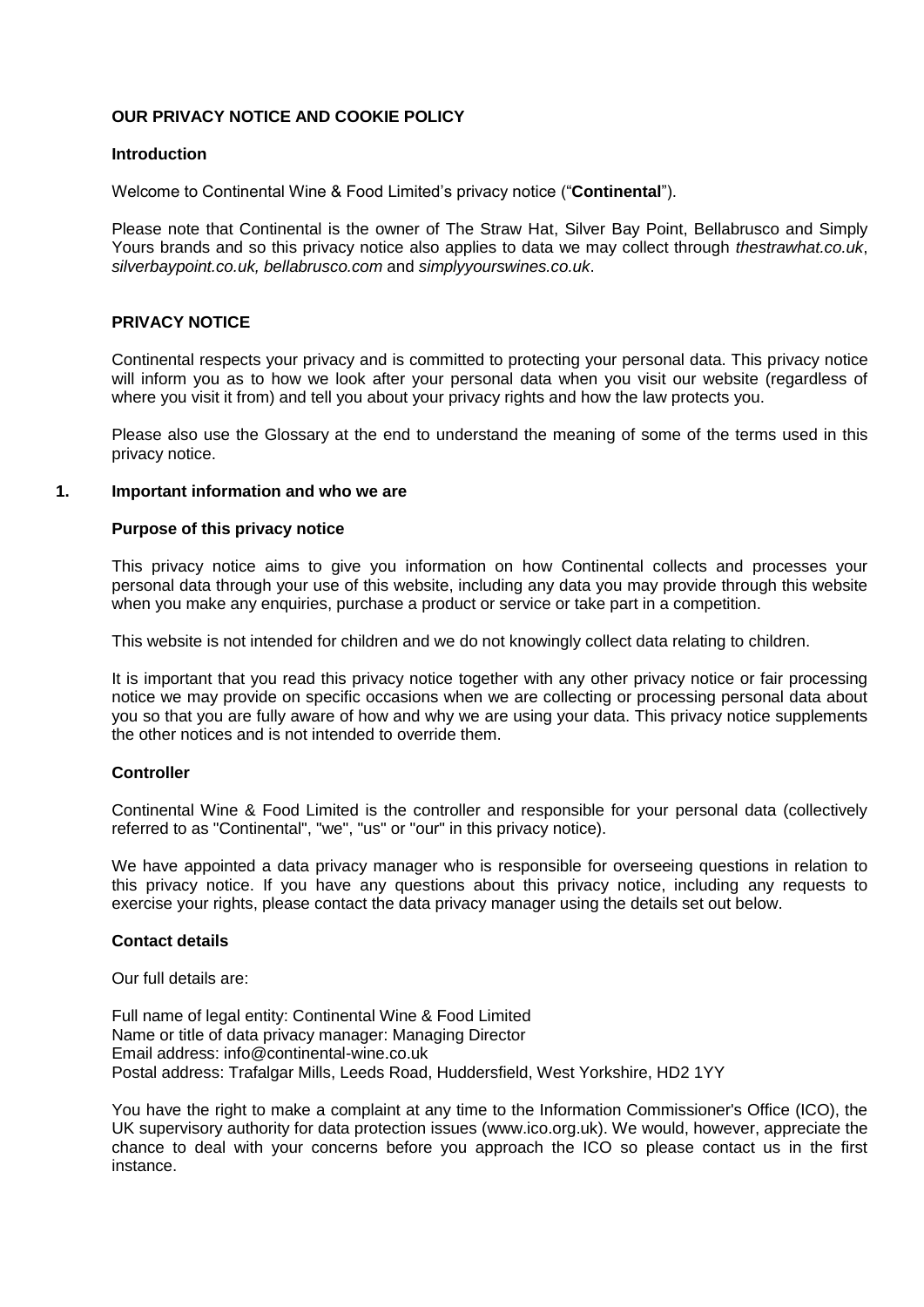## **Changes to the privacy notice and your duty to inform us of changes**

This version was introduced on 30 April 2018 and historic versions can be obtained by contacting us. It is important that the personal data we hold about you is accurate and current. Please keep us informed if your personal data changes during your relationship with us.

## **Third-party links**

This website may include links to third-party websites, plug-ins and applications. Clicking on those links or enabling those connections may allow third parties to collect or share data about you. We do not control these third-party websites and are not responsible for their privacy statements. When you leave our website, we encourage you to read the privacy notice of every website you visit.

## **2. The data we collect about you**

Personal data, or personal information, means any information about an individual from which that person can be identified. It does not include data where the identity has been removed (anonymous data).

We may collect, use, store and transfer different kinds of personal data about you which we have grouped together follows:

- **Identity Data** includes first name, last name, username or similar identifier, marital status, title, date of birth and gender.
- **Contact Data** includes billing address, delivery address, email address and telephone numbers.
- **Financial Data** includes bank account and payment card details.
- **Transaction Data** includes details about payments to and from you and other details of products and services you have purchased from us.
- **Technical Data** includes internet protocol (IP) address, your login data, browser type and version, time zone setting and location, browser plug-in types and versions, operating system and platform and other technology on the devices you use to access this website.
- **Profile Data** includes your username and password (should we introduce login functionality on our website), purchases or orders made by you, your interests, preferences, feedback and survey responses.
- **Usage Data** includes information about how you use our website, products and services.
- **Marketing and Communications Data** includes your preferences in receiving marketing from us and our third parties and your communication preferences.

We also collect, use and share **Aggregated Data** such as statistical or demographic data for any purpose. Aggregated Data may be derived from your personal data but is not considered personal data in law as this data does **not** directly or indirectly reveal your identity. For example, we may aggregate your Usage Data to calculate the percentage of users accessing a specific website feature. However, if we combine or connect Aggregated Data with your personal data so that it can directly or indirectly identify you, we treat the combined data as personal data which will be used in accordance with this privacy notice.

We do not collect any **Special Categories of Personal Data** about you (this includes details about your race or ethnicity, religious or philosophical beliefs, sex life, sexual orientation, political opinions, trade union membership, information about your health and genetic and biometric data). Nor do we collect any information about criminal convictions and offences.

## **If you fail to provide personal data**

Where we need to collect personal data by law, or under the terms of a contract we have with you and you fail to provide that data when requested, we may not be able to perform the contract we have or are trying to enter into with you (for example, to provide you with goods or services). In this case, we may have to cancel a product or service you have with us but we will notify you if this is the case at the time.

## **3. How is your personal data collected?**

We use different methods to collect data from and about you including through: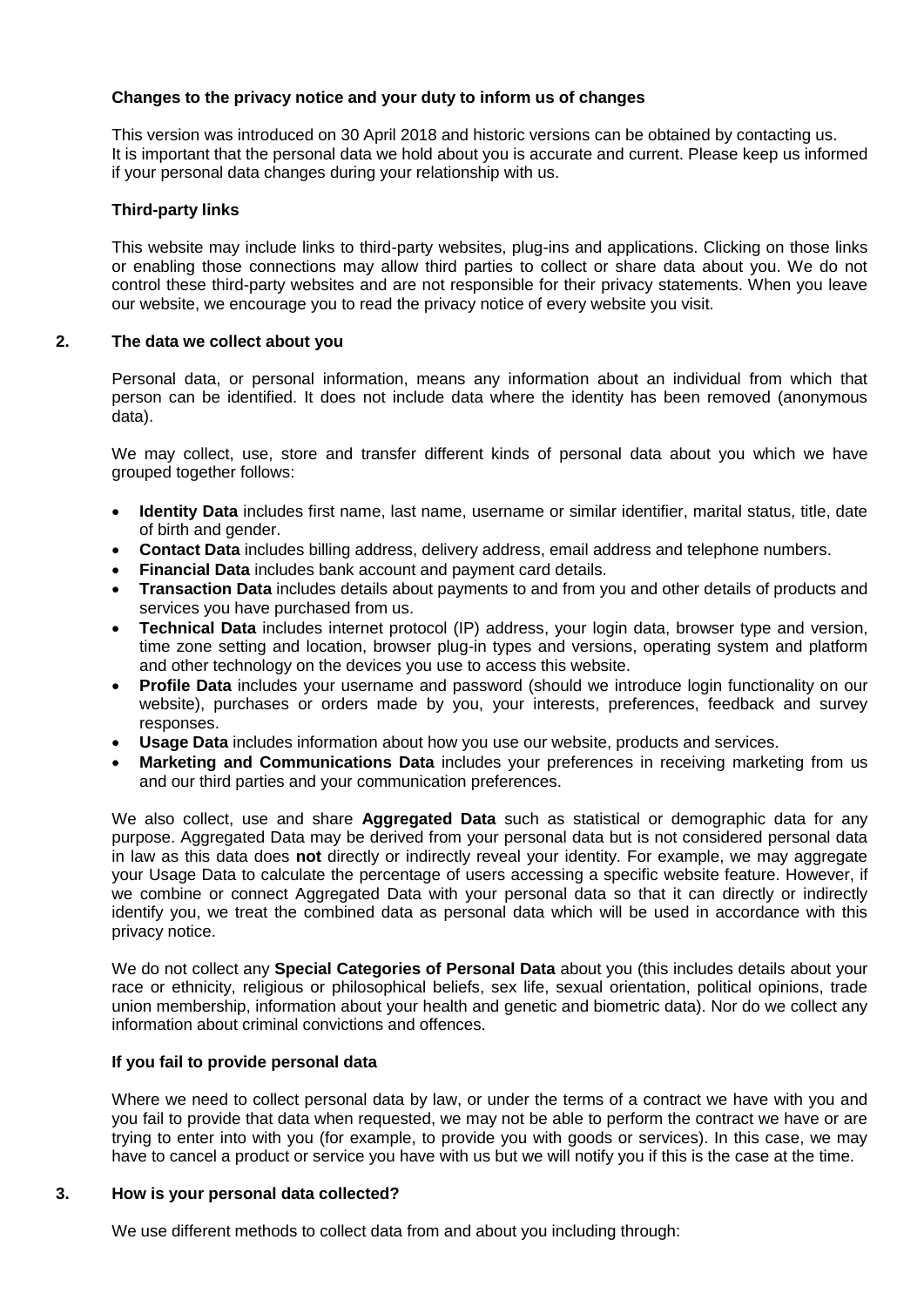- **Direct interactions.** You may give us your Identity, Contact and Financial Data by filling in forms or by corresponding with us by post, phone, email or otherwise. This includes personal data you provide when you:
	- apply for or take our products or services;
	- create an account with us;
	- request marketing to be sent to you;
	- enter a competition, promotion or survey; or
	- give us some feedback.
- **Automated technologies or interactions.** As you interact with our website, we may automatically collect Technical Data about your equipment, browsing actions and patterns. We collect this personal data by using cookies, and other similar technologies.
- **Third parties or publicly available sources.** We may receive personal data about you from various third parties and public sources as set out below:
	- Technical Data from the following parties:
	- (a) analytics providers such as Google based outside the EU;
	- (b) search information providers.
- Contact, Financial and Transaction Data from providers of technical, payment and delivery services, including credit reference agencies based inside the EU.
- Identity and Contact Data from publicly availably sources such as Companies House and the Electoral Register based inside the EU.

## **4. How we use your personal data**

We will only use your personal data when the law allows us to. Most commonly, we will use your personal data in the following circumstances:

- Where we need to perform the contract we are about to enter into or have entered into with you.
- Where it is necessary for our legitimate interests (or those of a third party) and your interests and fundamental rights do not override those interests.
- Where we need to comply with a legal or regulatory obligation.

More can be found in section 10 below about the types of lawful basis that we will rely on to process your personal data.

Generally, we do not rely on consent as a legal basis for processing your personal data other than in relation to sending third party direct marketing communications to you via email or text message. You have the right to withdraw consent to marketing at any time by contacting us at info@continentalwine.co.uk.

## **Purposes for which we will use your personal data**

We have set out below, in a table format, a description of all the ways we plan to use your personal data, and which of the legal bases we rely on to do so. We have also identified what our legitimate interests are where appropriate.

Note that we may process your personal data for more than one lawful ground depending on the specific purpose for which we are using your data. Please contact us at info@continental-wine.co.uk if you need details about the specific legal ground we are relying on to process your personal data where more than one ground has been set out in the table below.

| <b>Purpose/Activity</b>           |          |  |  |  | Type of data                     | Lawful basis for processing including basis<br>of legitimate interest |
|-----------------------------------|----------|--|--|--|----------------------------------|-----------------------------------------------------------------------|
| To                                | register |  |  |  | you as a new $\mid$ (a) Identity | Performance of a contract with you                                    |
|                                   | customer |  |  |  | (b) Contact                      | * (see below)                                                         |
| To process and deliver your order |          |  |  |  | (a) Identity                     | (a) Performance of a contract with you                                |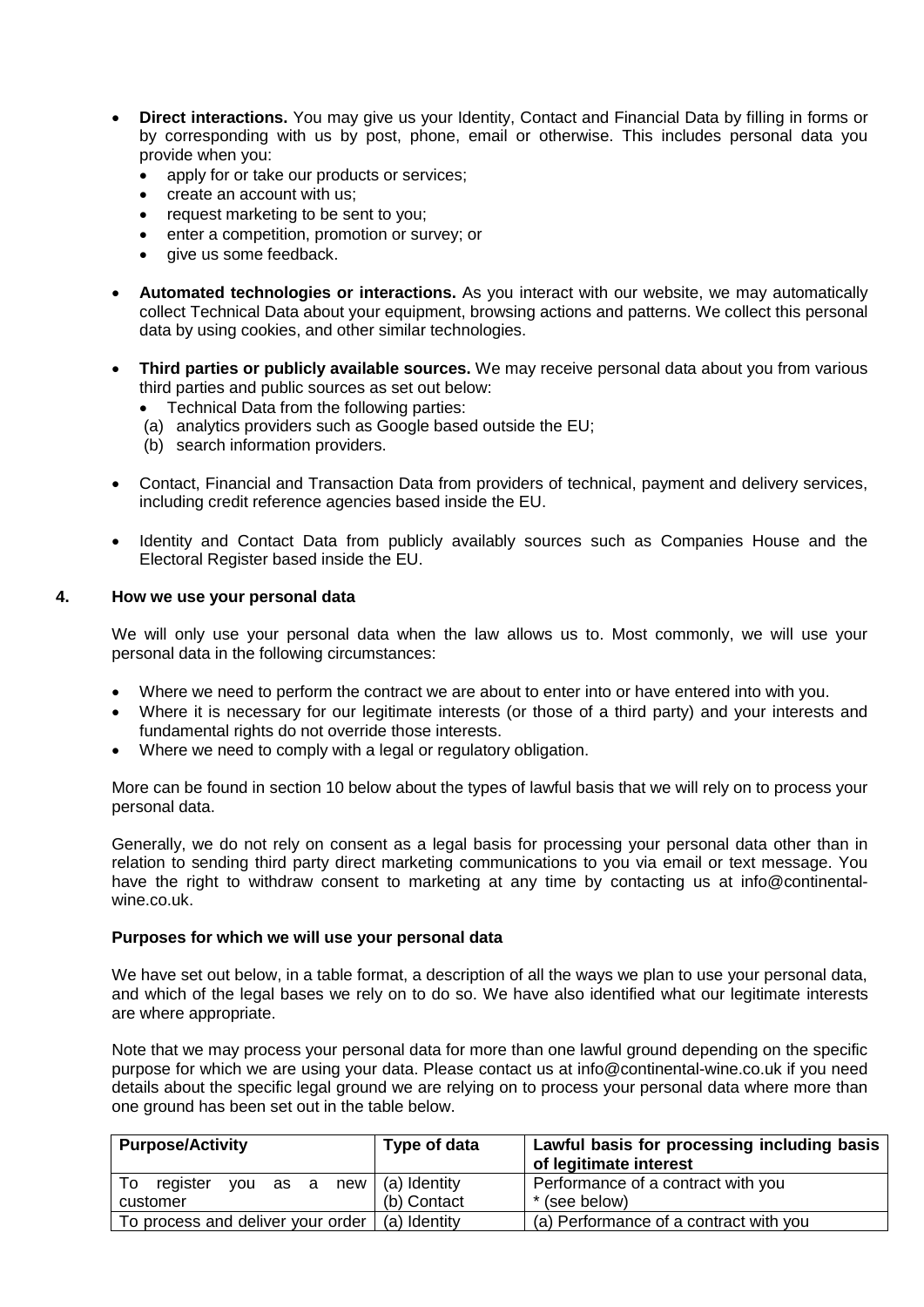| including:<br>(a) Manage payments, fees and<br>charges<br>(b) Collect and recover money<br>owed to us<br>To manage our relationship with<br>you which will include:<br>(a) Notifying you about changes<br>to our terms or privacy policy | (b) Contact<br>(c) Financial<br>(d) Transaction<br>(e) Marketing and<br>Communications<br>(a) Identity<br>(b) Contact<br>(c) Profile<br>(d) Marketing and | (b) Necessary for our legitimate interests (to<br>recover debts due to us)<br>(a) Performance of a contract with you<br>(b) Necessary to comply with a legal obligation<br>(c) Necessary for our legitimate interests (to<br>keep our records updated and to study how                                                        |
|------------------------------------------------------------------------------------------------------------------------------------------------------------------------------------------------------------------------------------------|-----------------------------------------------------------------------------------------------------------------------------------------------------------|-------------------------------------------------------------------------------------------------------------------------------------------------------------------------------------------------------------------------------------------------------------------------------------------------------------------------------|
| (b) Asking you to leave a review<br>or take a survey                                                                                                                                                                                     | Communications                                                                                                                                            | customers use our products/services)                                                                                                                                                                                                                                                                                          |
| To enable you to partake in a<br>competition<br>draw,<br>prize<br>or<br>complete a survey                                                                                                                                                | (a) Identity<br>(b) Contact<br>(c) Profile<br>(d) Usage<br>(e) Marketing and<br>Communications                                                            | (a) Performance of a contract with you<br>(b) Necessary for our legitimate interests (to<br>customers<br>study<br>how<br>use<br>our<br>products/services, to develop them and grow<br>our business)                                                                                                                           |
| To administer and protect our<br>this<br>website<br>business<br>and<br>(including troubleshooting, data<br>analysis,<br>testing,<br>system<br>maintenance, support, reporting<br>and hosting of data)                                    | (a) Identity<br>(b) Contact<br>(c) Technical                                                                                                              | (a) Necessary for our legitimate interests (for<br>running<br>business,<br>provision<br>οf<br>our<br>administration<br>and<br>IT services,<br>network<br>security, to prevent fraud and in the context of a<br>business reorganisation or group restructuring<br>exercise)<br>(b) Necessary to comply with a legal obligation |
| To<br>deliver<br>relevant<br>website<br>content and advertisements to<br>you and measure or understand<br>effectiveness<br>the<br>οf<br>the<br>advertising we serve to you                                                               | (a) Identity<br>(b) Contact<br>(c) Profile<br>(d) Usage<br>(e) Marketing and<br>Communications<br>(f) Technical                                           | Necessary for our legitimate interests (to study<br>how customers use our products/services, to<br>develop them, to grow our business and to<br>inform our marketing strategy)                                                                                                                                                |
| To use data analytics to improve<br>our website, products/services,<br>marketing, customer relationships<br>and experiences                                                                                                              | (a) Technical<br>(b) Usage                                                                                                                                | Necessary for our legitimate interests (to define<br>types of customers for our products and<br>services, to keep our website updated and<br>relevant, to develop our business and to inform<br>our marketing strategy)                                                                                                       |
| To<br>suggestions<br>make<br>and<br>recommendations to you about<br>goods or services that may be of<br>interest to you                                                                                                                  | (a) Identity<br>(b) Contact<br>(c) Technical<br>(d) Usage<br>(e) Profile                                                                                  | Necessary for our legitimate interests<br>(to<br>develop our products/services and grow our<br>business)                                                                                                                                                                                                                      |

## **\* New Account Opening Procedures**

In order to process your application, we will supply your personal information to credit reference agencies (CRAs) and they will give us information about you, such as about your financial history. We do this to assess credit worthiness and product suitability, check your identity, manage your account, trace and recover debts and prevent criminal activity. We will also continue to exchange information about you with CRAs on an ongoing basis, including about your settled accounts and any debts not fully repaid on time. CRAs will share your information with other organisations. The identities of the CRAs, and the ways in which they use and share personal information, are explained in more detail at *<http://www.experian.co.uk/crain/index.html>*

## **Marketing**

We strive to provide you with choices regarding certain personal data uses, particularly around marketing and advertising.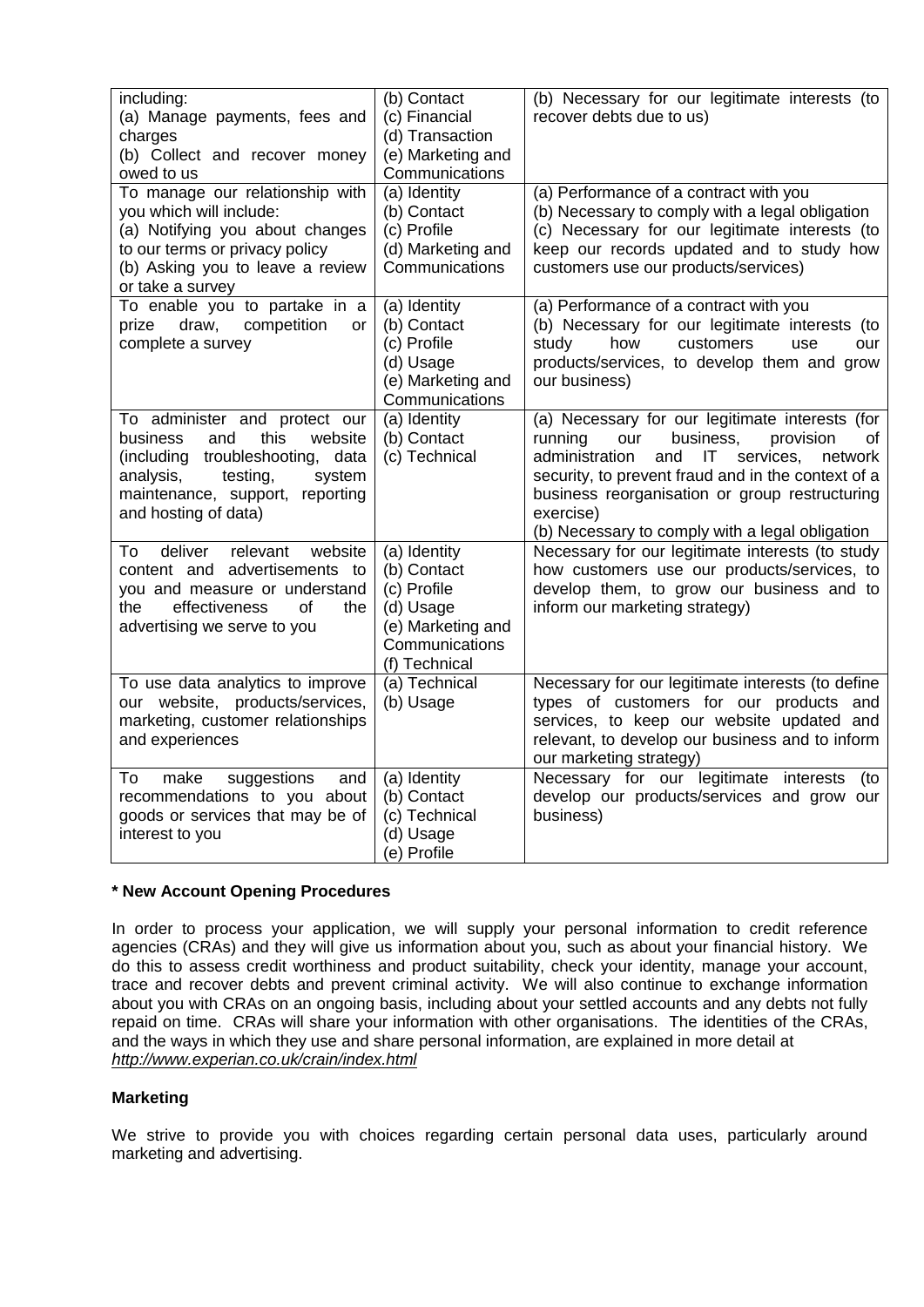### **Promotional offers from us**

We may use your Identity, Contact, Technical, Usage and Profile Data to form a view on what we think you may want or need, or what may be of interest to you. This is how we decide which products, services and offers may be relevant for you (we call this marketing).

You will receive marketing communications from us if you have requested information from us or purchased goods or services from us or if you provided us with your details when you entered a competition or registered for a promotion and, in each case, you have not opted out of receiving that marketing.

### **Third-party marketing**

We will not share your data with any third parties.

## **Opting out**

You can ask us or third parties to stop sending you marketing messages at any time by contacting us at info@continental-wine.co.uk at any time.

Where you opt out of receiving these marketing messages, this will not apply to personal data provided to us as a result of a product/service purchase or other transactions.

#### **Cookies**

You can set your browser to refuse all or some browser cookies, or to alert you when websites set or access cookies. If you disable or refuse cookies, please note that some parts of this website may become inaccessible or not function properly. For more information about the cookies we use, please see our cookie policy below.

# **Change of purpose**

We will only use your personal data for the purposes for which we collected it, unless we reasonably consider that we need to use it for another reason and that reason is compatible with the original purpose. If you wish to get an explanation as to how the processing for the new purpose is compatible with the original purpose, please contact us at info@continental-wine.co.uk.

If we need to use your personal data for an unrelated purpose, we will notify you and we will explain the legal basis which allows us to do so.

Please note that we may process your personal data without your knowledge or consent, in compliance with the above rules, where this is required or permitted by law.

#### **5. Disclosures of your personal data**

We may have to share your personal data with the parties set out below for the purposes set out in the table in paragraph 4 above.

- External Third Parties as set out in the Glossary below.
- Third parties to whom we may choose to sell, transfer, or merge parts of our business or our assets. Alternatively, we may seek to acquire other businesses or merge with them. If a change happens to our business, then the new owners may use your personal data in the same way as set out in this privacy notice.

We require all third parties to respect the security of your personal data and to treat it in accordance with the law. We do not allow our third-party service providers to use your personal data for their own purposes and only permit them to process your personal data for specified purposes and in accordance with our instructions.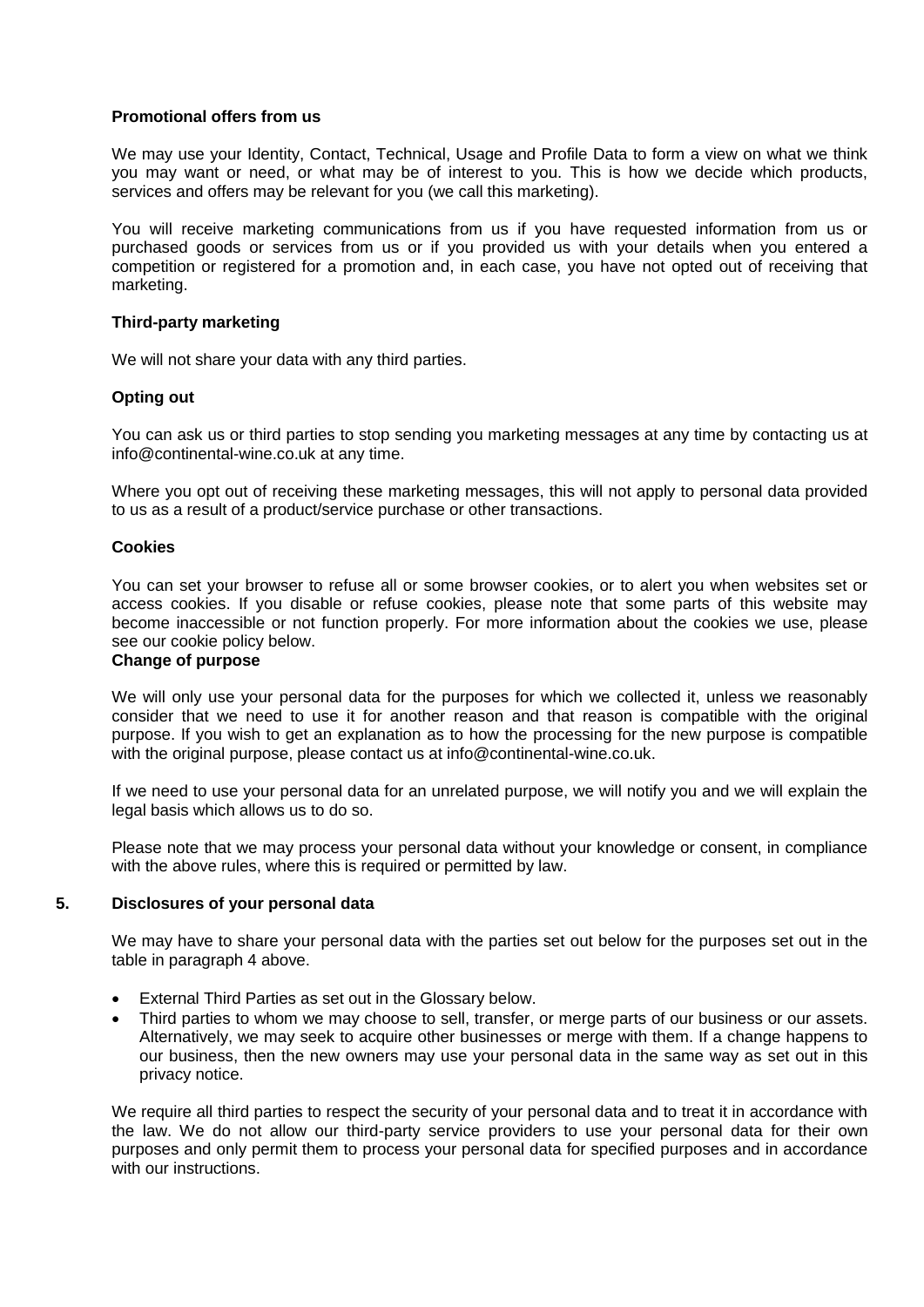### **6. International transfers**

We do not transfer your personal data outside the European Economic Area.

### **7. Data security**

We have put in place appropriate security measures to prevent your personal data from being accidentally lost, used or accessed in an unauthorised way, altered or disclosed. In addition, we limit access to your personal data to those employees, agents, contractors and other third parties who have a business need to know. They will only process your personal data on our instructions and they are subject to a duty of confidentiality.

We have put in place procedures to deal with any suspected personal data breach and will notify you and the Information Commissioner's Office of a breach where we are legally required to do so.

### **8. Data retention**

#### **How long will you use my personal data for?**

We will only retain your personal data for as long as necessary to fulfil the purposes we collected it for, including for the purposes of satisfying any legal, accounting, or reporting requirements.

To determine the appropriate retention period for personal data, we consider the amount, nature, and sensitivity of the personal data, the potential risk of harm from unauthorised use or disclosure of your personal data, the purposes for which we process your personal data and whether we can achieve those purposes through other means, and the applicable legal requirements.

By law we have to keep basic information about our customers (including Contact, Identity, Financial and Transaction Data) for seven years after they cease being customers for tax purposes.

In some circumstances you can ask us to delete your data: see "Request erasure" below for further information.

In some circumstances we may anonymise your personal data (so that it can no longer be associated with you) for research or statistical purposes in which case we may use this information indefinitely without further notice to you.

## **9. Your legal rights**

Under certain circumstances, you have rights under data protection laws in relation to your personal data. You have the right to:

- **Request access** to your personal data (commonly known as a "data subject access request"). This enables you to receive a copy of the personal data we hold about you and to check that we are lawfully processing it.
- **Request correction** of the personal data that we hold about you. This enables you to have any incomplete or inaccurate data we hold about you corrected, though we may need to verify the accuracy of the new data you provide to us.
- **Request erasure** of your personal data. This enables you to ask us to delete or remove personal data where there is no good reason for us continuing to process it. You also have the right to ask us to delete or remove your personal data where you have successfully exercised your right to object to processing (see below), where we may have processed your information unlawfully or where we are required to erase your personal data to comply with local law. Note, however, that we may not always be able to comply with your request of erasure for specific legal reasons which will be notified to you, if applicable, at the time of your request.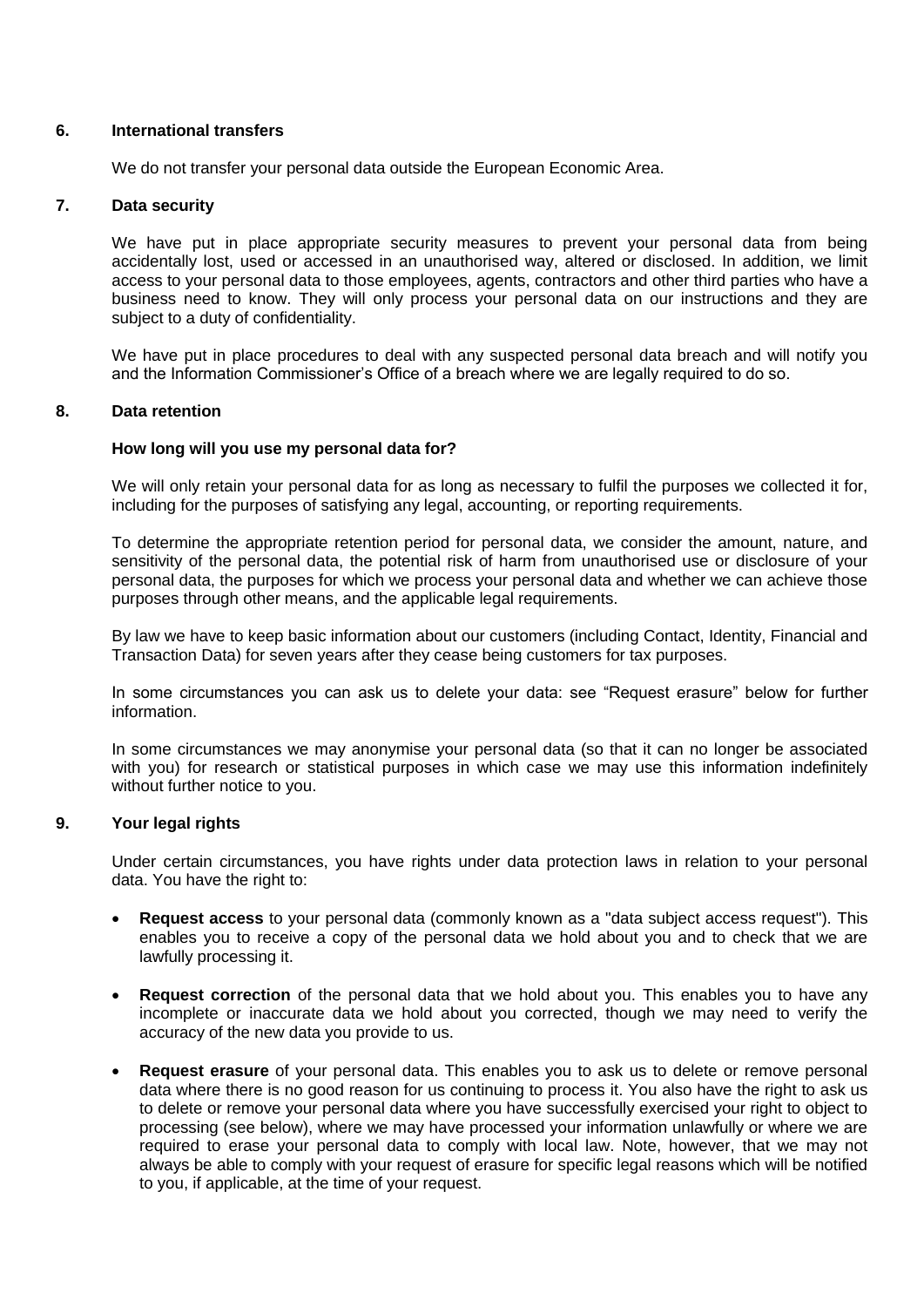- **Object to processing** of your personal data where we are relying on a legitimate interest (or those of a third party) and there is something about your particular situation which makes you want to object to processing on this ground as you feel it impacts on your fundamental rights and freedoms. You also have the right to object where we are processing your personal data for direct marketing purposes. In some cases, we may demonstrate that we have compelling legitimate grounds to process your information which override your rights and freedoms.
- **Request restriction of processing** of your personal data. This enables you to ask us to suspend the processing of your personal data in the following scenarios: (a) if you want us to establish the data's accuracy; (b) where our use of the data is unlawful but you do not want us to erase it; (c) where you need us to hold the data even if we no longer require it as you need it to establish, exercise or defend legal claims; or (d) you have objected to our use of your data but we need to verify whether we have overriding legitimate grounds to use it.
- **Request the transfer** of your personal data to you or to a third party. We will provide to you, or a third party you have chosen, your personal data in a structured, commonly used, machine-readable format. Note that this right only applies to automated information which you initially provided consent for us to use or where we used the information to perform a contract with you.
- **Withdraw consent at any time** where we are relying on consent to process your personal data. However, this will not affect the lawfulness of any processing carried out before you withdraw your consent. If you withdraw your consent, we may not be able to provide certain products or services to you. We will advise you if this is the case at the time you withdraw your consent.

If you wish to exercise any of the rights set out above, please contact us at info@continental-wine.co.uk.

### **No fee usually required**

You will not have to pay a fee to access your personal data (or to exercise any of the other rights). However, we may charge a reasonable fee if your request is clearly unfounded, repetitive or excessive. Alternatively, we may refuse to comply with your request in these circumstances.

### **What we may need from you**

We may need to request specific information from you to help us confirm your identity and ensure your right to access your personal data (or to exercise any of your other rights). This is a security measure to ensure that personal data is not disclosed to any person who has no right to receive it. We may also contact you to ask you for further information in relation to your request to speed up our response.

#### **Time limit to respond**

We try to respond to all legitimate requests within one month. Occasionally it may take us longer than a month if your request is particularly complex or you have made a number of requests. In this case, we will notify you and keep you updated.

### **10. Glossary**

## **LAWFUL BASIS**

**Legitimate Interest** means the interest of our business in conducting and managing our business to enable us to give you the best service/product and the best and most secure experience. We make sure we consider and balance any potential impact on you (both positive and negative) and your rights before we process your personal data for our legitimate interests. We do not use your personal data for activities where our interests are overridden by the impact on you (unless we have your consent or are otherwise required or permitted to by law). You can obtain further information about how we assess our legitimate interests against any potential impact on you in respect of specific activities by contacting us at info@continental-wine.co.uk.

**Performance of Contract** means processing your data where it is necessary for the performance of a contract to which you are a party or to take steps at your request before entering into such a contract.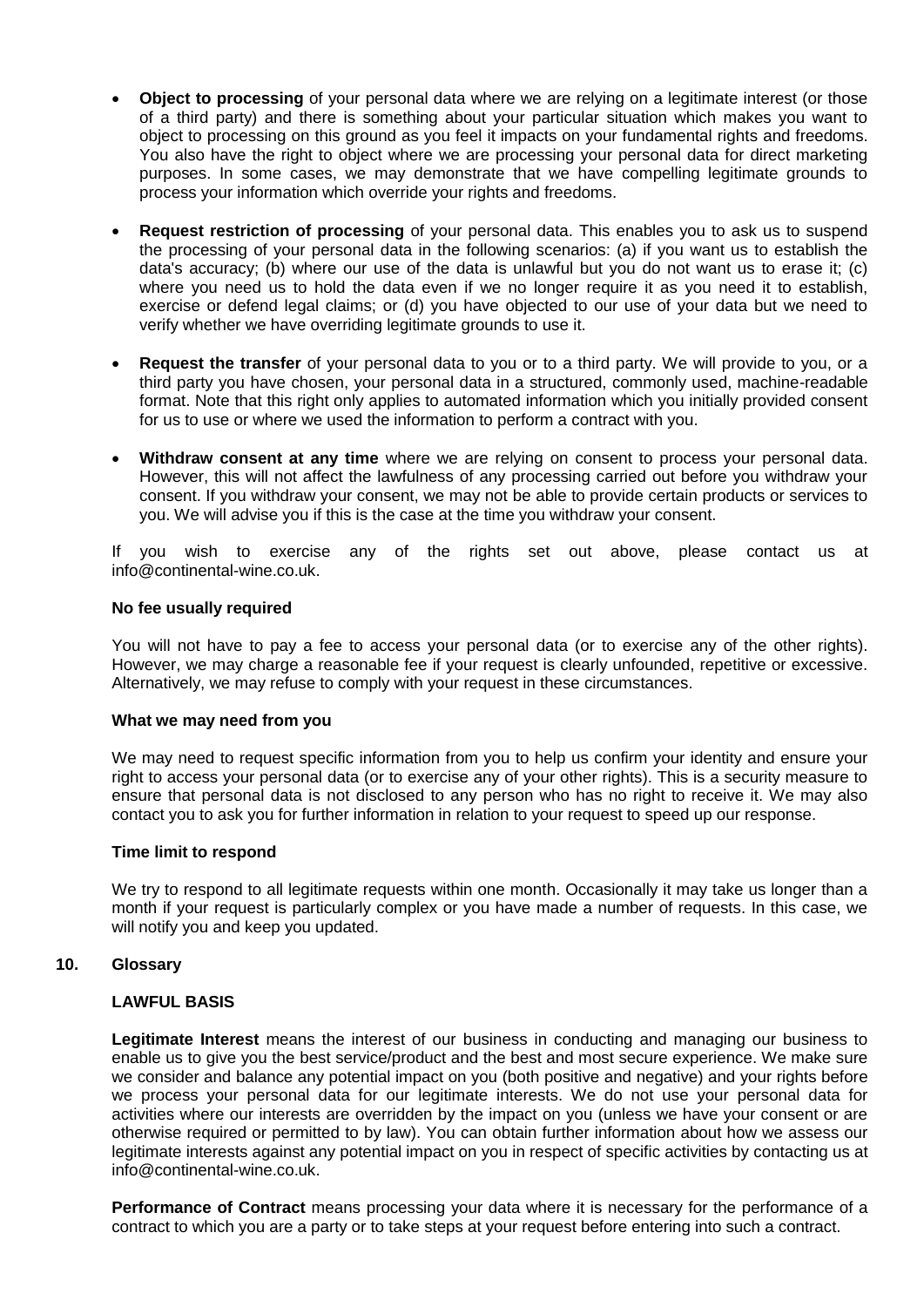**Comply with a legal or regulatory obligation** means processing your personal data where it is necessary for compliance with a legal or regulatory obligation that we are subject to.

## **THIRD PARTIES**

## **External Third Parties**

- Service providers acting as processors based in the United Kingdom or Spain who provide IT and system administration services, including our IT provider which carries out processing of personal data in connection with competitions we run from time to time.
- Professional advisers acting as processors including lawyers, debt recovery agents, field recovery agents, tracing agents, bankers, auditors and insurers based in the United Kingdom who provide consultancy, banking, legal, insurance and accounting services.
- HM Revenue & Customs, regulators and other authorities acting as processors or joint controllers based in the United Kingdom who require reporting of processing activities in certain circumstances.
- Credit reference agencies where you may be looking to open up a credit account with us.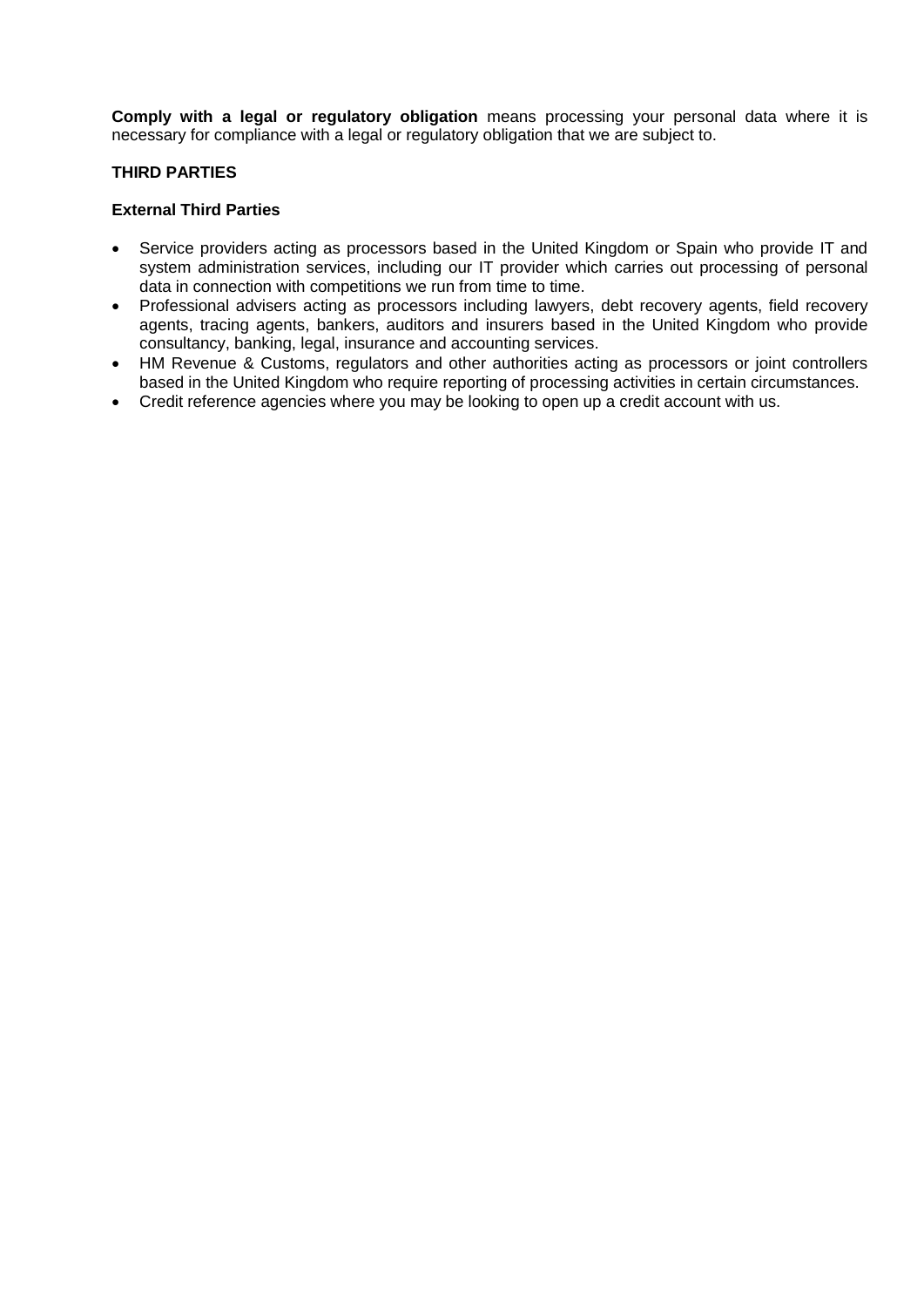# **COOKIE POLICY**

### **Information about our use of cookies**

Our website uses cookies to distinguish you from other users of our website. This helps us to provide you with a good experience when you browse our website and also allows us to improve our site. By continuing to browse the site, you are agreeing to our use of cookies.

A cookie is a small file of letters and numbers that we store on your browser or the hard drive of your computer if you agree. Cookies contain information that is transferred to your computer's hard drive.

We use the following cookies:

**Strictly necessary cookies.** These are cookies that are required for the operation of our website. They include, for example, cookies that enable you to log into secure areas of our website, use a shopping cart or make use of e-billing services.

**Analytical/performance cookies.** They allow us to recognise and count the number of visitors and to see how visitors move around our website when they are using it. This helps us to improve the way our website works, for example, by ensuring that users are finding what they are looking for easily.

**Functionality cookies.** These are used to recognise you when you return to our website. This enables us to personalise our content for you and remember any site settings you may have opted for.

**Targeting cookies.** These cookies record your visit to our website, the pages you have visited and the links you have followed. We can use this information to make our website more relevant to your interests.

You can find more information about the individual cookies we use and the purposes for which we use them in the table below:

| <b>Name</b>                       | <b>Duration</b>      | <b>Purpose</b>                                                                             |
|-----------------------------------|----------------------|--------------------------------------------------------------------------------------------|
| _ga                               | 2 years              | Used to distinguish users                                                                  |
| $\_$ gid                          | 24 hours             | Used to distinguish users                                                                  |
| _gat                              | 1 minute             | Used to throttle request rate.                                                             |
| AMP_TOKEN                         | 30 seconds to 1 year | Contains a token that can be used to retrieve a<br>Client ID from AMP Client ID service.   |
| _gac_ <property-id></property-id> | 90 days              | Contains campaign related information for the<br>user.                                     |
| utma                              | 2 years              | Used to distinguish users and sessions. Created<br>when no existing _ _utma cookies exists |